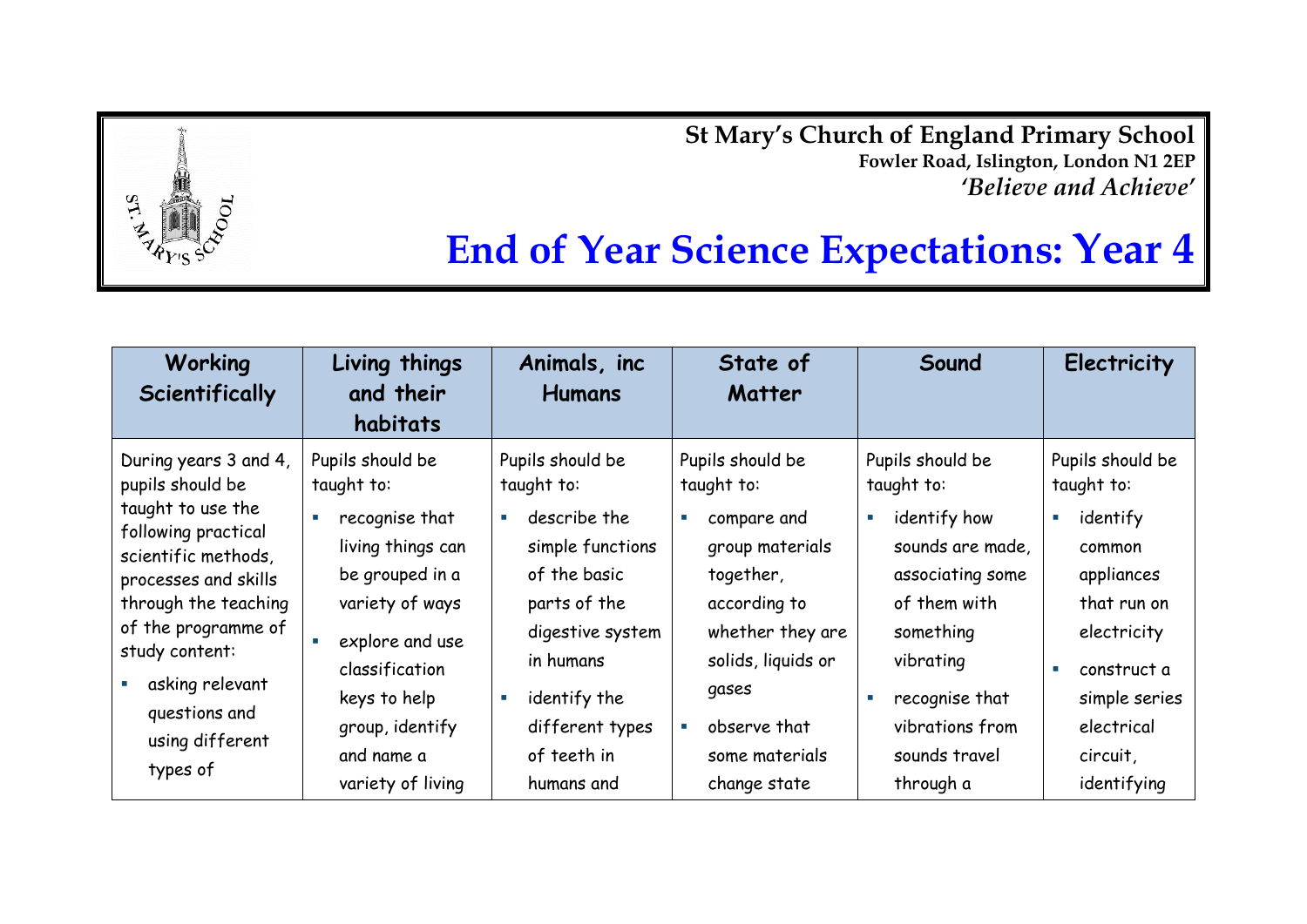scientific enquiries to answer them

- setting up simple practical enquiries, comparative and fair tests
- making systematic and careful observations and, where appropriate, taking accurate measurements using standard units, using a range of equipment, including thermometers and data loggers

things in their local and wider environment

**•** recognise that environments can change and that this can sometimes pose dangers to living things.



- their simple functions
- construct and interpret a variety of food chains, identifying producers, predators and prey.

when they are heated or cooled, and measure or research the temperature at which this happens in degrees Celsius  $(^{\circ}C)$ 

**identify the part** played by evaporation and condensation in the water cycle and associate the rate of evaporation with temperature.

- medium to the ear
- **find patterns** between the pitch of a sound and features of the object that produced it
- find patterns between the volume of a sound and the strength of the vibrations that produced it
- **F** recognise that sounds get fainter as the distance from the sound source increases.

and naming its basic parts, including cells, wires, bulbs, switches and buzzers

- **E** identify whether or not a lamp will light in a simple series circuit, based on whether or not the lamp is part of a complete loop with a battery
- **recognise** that a switch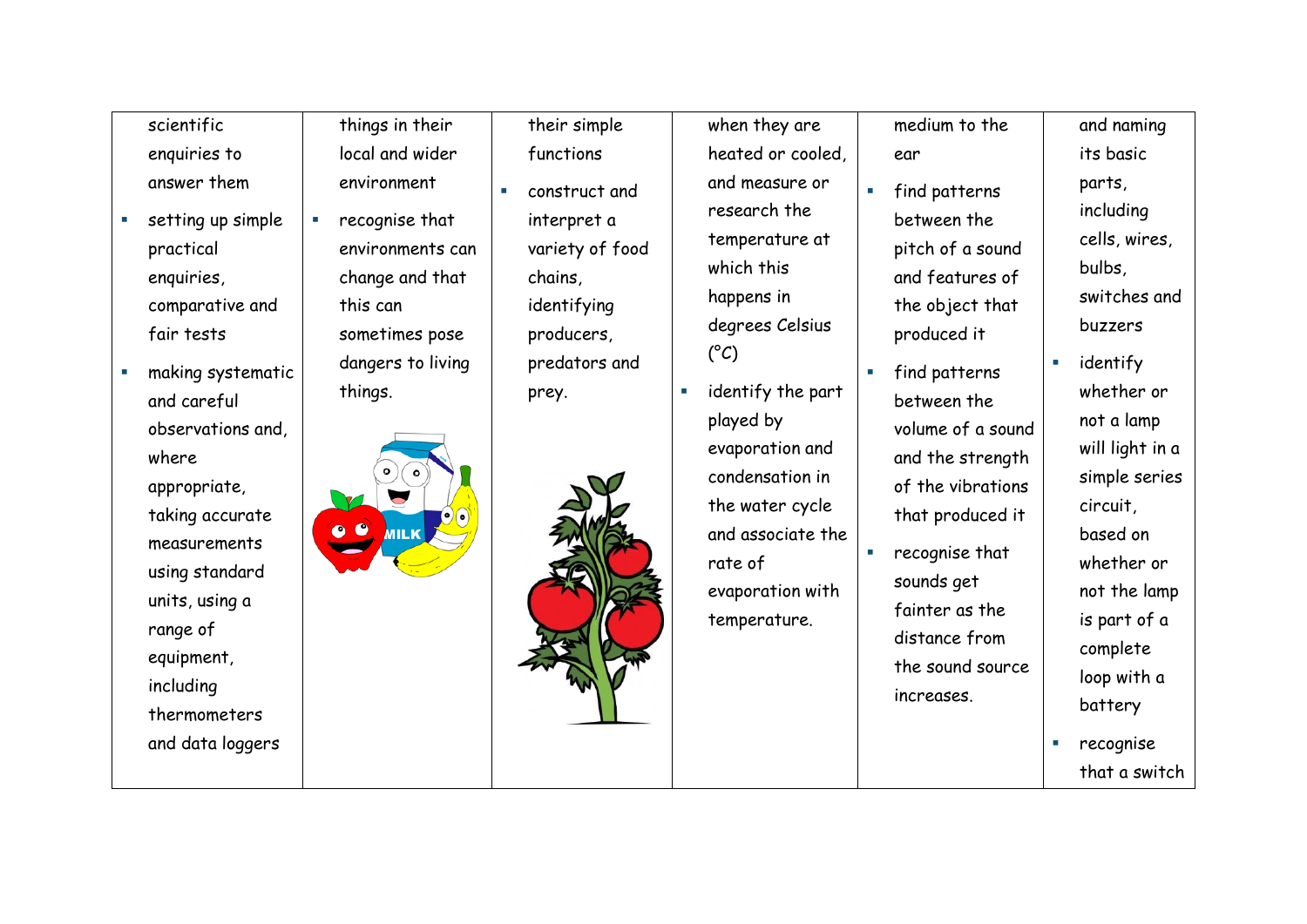| $\blacksquare$              | gathering,         |  |  | opens and       |
|-----------------------------|--------------------|--|--|-----------------|
|                             | recording,         |  |  | closes a        |
|                             | classifying and    |  |  | circuit and     |
|                             | presenting data in |  |  | associate       |
|                             | a variety of ways  |  |  | this with       |
|                             | to help in         |  |  | whether or      |
|                             | answering          |  |  | not a lamp      |
|                             | questions          |  |  | lights in a     |
| $\mathcal{L}_{\mathcal{A}}$ | recording findings |  |  | simple series   |
|                             | using simple       |  |  | circuit         |
|                             | scientific         |  |  | recognise<br>×. |
|                             | language,          |  |  | some            |
|                             | drawings, labelled |  |  | common          |
|                             | diagrams, keys,    |  |  | conductors      |
|                             | bar charts, and    |  |  | and             |
|                             | tables             |  |  | insulators,     |
| $\mathcal{L}_{\mathcal{A}}$ | reporting on       |  |  | and associate   |
|                             | findings from      |  |  | metals with     |
|                             | enquiries,         |  |  | being good      |
|                             | including oral and |  |  | conductors.     |
|                             | written            |  |  |                 |
|                             | explanations,      |  |  |                 |
|                             | displays or        |  |  |                 |
|                             |                    |  |  |                 |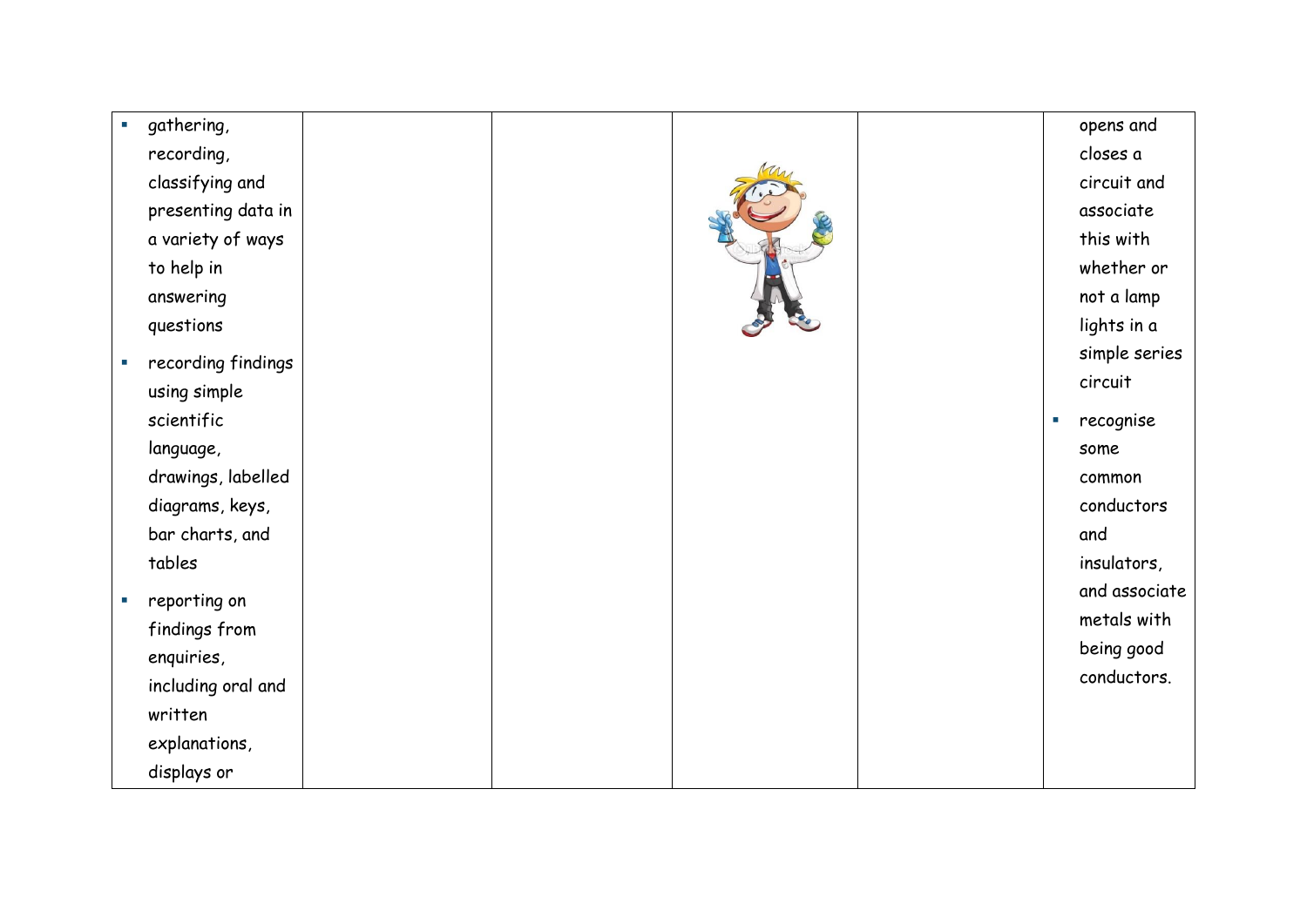|                | presentations of  |  |  |  |
|----------------|-------------------|--|--|--|
|                | results and       |  |  |  |
|                | conclusions       |  |  |  |
| a,             | using results to  |  |  |  |
|                |                   |  |  |  |
|                | draw simple       |  |  |  |
|                | conclusions, make |  |  |  |
|                | predictions for   |  |  |  |
|                | new values,       |  |  |  |
|                | suggest           |  |  |  |
|                | improvements and  |  |  |  |
|                | raise further     |  |  |  |
|                | questions         |  |  |  |
| $\blacksquare$ | identifying       |  |  |  |
|                | differences,      |  |  |  |
|                | similarities or   |  |  |  |
|                | changes related   |  |  |  |
|                | to simple         |  |  |  |
|                |                   |  |  |  |
|                | scientific ideas  |  |  |  |
|                | and processes     |  |  |  |
| u.             | using             |  |  |  |
|                | straightforward   |  |  |  |
|                | scientific        |  |  |  |
|                | evidence to       |  |  |  |